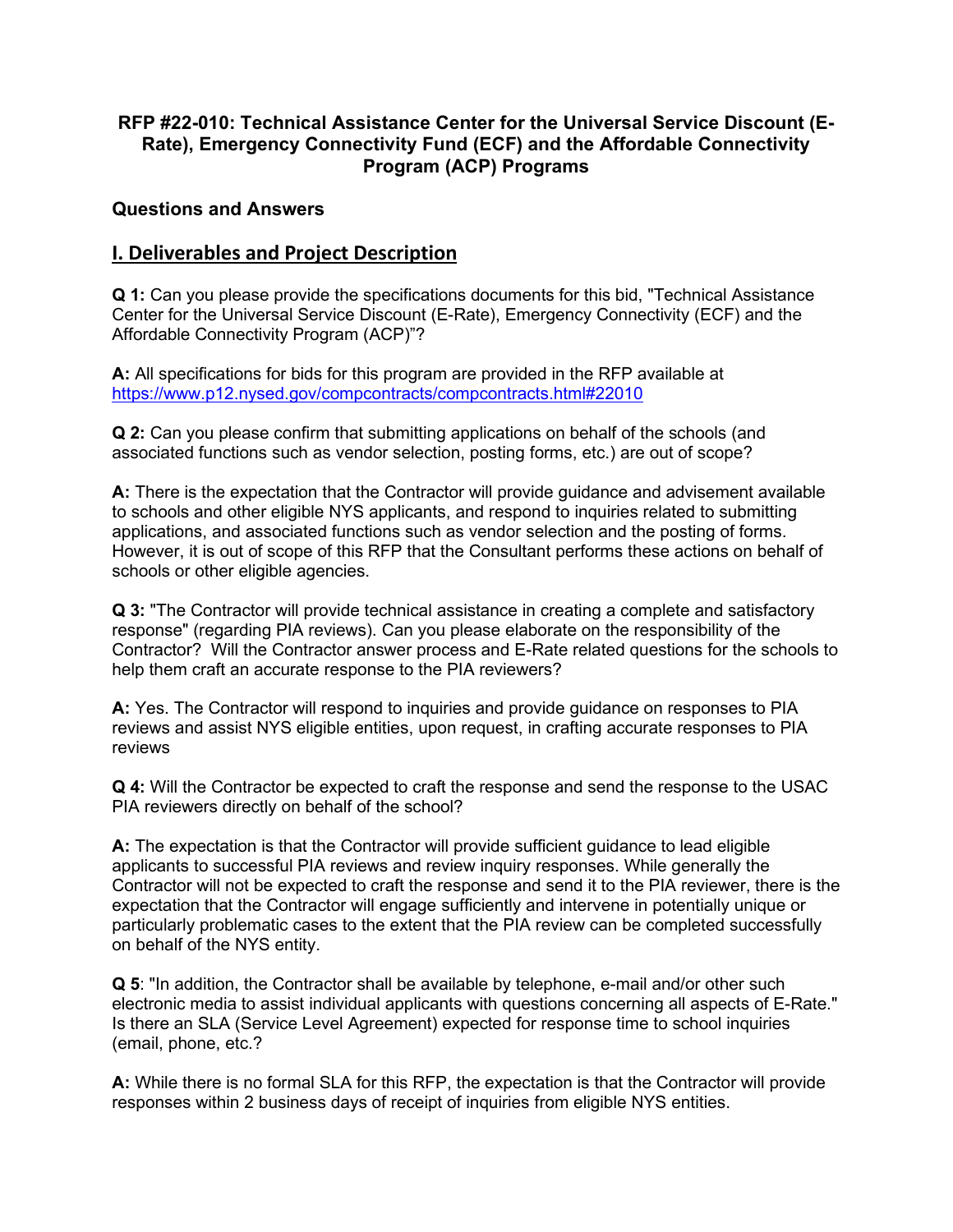**Q 6**: Is there an estimate of how many requests will be made to the Contractor per day and the type of request?

**A:** This is not a data point specifically tracked at present within this program. These inquiries are often related to eligibility, timeframes, student counts, square footage, other aspects of maximization of discount rates, consortium applications, and assistance with unique PIA review problems that sometimes arise. These might be related to changes to the program, Notices of Public Rule Making (NPRM), deadlines, validation inquiries or requests.

**Q 7:** What is the expected scope of the responses? For example, are they limited to process, compliance, timeframes, best practices, etc.?

**A:** The scope of responses to inquiries from eligible New York State entities would include process, compliance, timeframe, and best practices, yes, but it is the expectation that the Contractor will be highly expert in all aspects of E-Rate, ECF, ACP – or willing and able to become expert – and be able to sufficiently advise all NYS applicants to lead to successful resolution of their application process, short of conducting the application for the applicant. The Contractor should respond within a scope whereby the applicant is able to complete the application.

**Q 8:** Is the expectation to recommend vendors to ensure a fair and complete bid process?

**A:** There is every expectation that the Contractor will assist and support NYSED in maintaining the highest standards, developing and promoting best practices, and requiring ethical conduct for all parties with whom they are in contact in E-Rate, ECF, and ACP programs. It would not be beyond the scope of this RFP for the Contractor to be able to provide, upon request, vendors capable of supporting applicants in a fair and complete bid process or providing eligible applicants with a list of competent professionals capable of, for example, completing any outstanding work on an application or contract.

### **II. Monitoring the E-Rate Productivity Center (EPC)/Assisting and Troubleshooting E-rate and ECF Applications**

**Q 9**: Re "Monitor the State E-Rate Coordinator RPC environment/Assist Troubleshooting E-rate and ECF Applications." Is the expectation that the Contractor will provide training on the USAC managed E-rate Productivity Center?

**A:** Yes. The expectation is that the Contractor can provide training on use of the USAC EPC as needed, be able to respond to any inquiries regarding use of EPC, point to, refer to, and be knowledgeable about any USAC offered training materials re the EPC, and be available to assist and troubleshoot specific inquiries regarding usage of the EPC.

**Q 10:** Is the expectation that the Contractor will provide technical support for schools of the USAC managed E-rate Productivity Center (i.e. help with password resets, 404 errors)?

**A:** The expectation is that the Contractor can guide applicants to finding technical support for the USAC managed E-rate Productivity Center, so they can successfully seek and find USAC help with things like password resets, 404 errors, etc.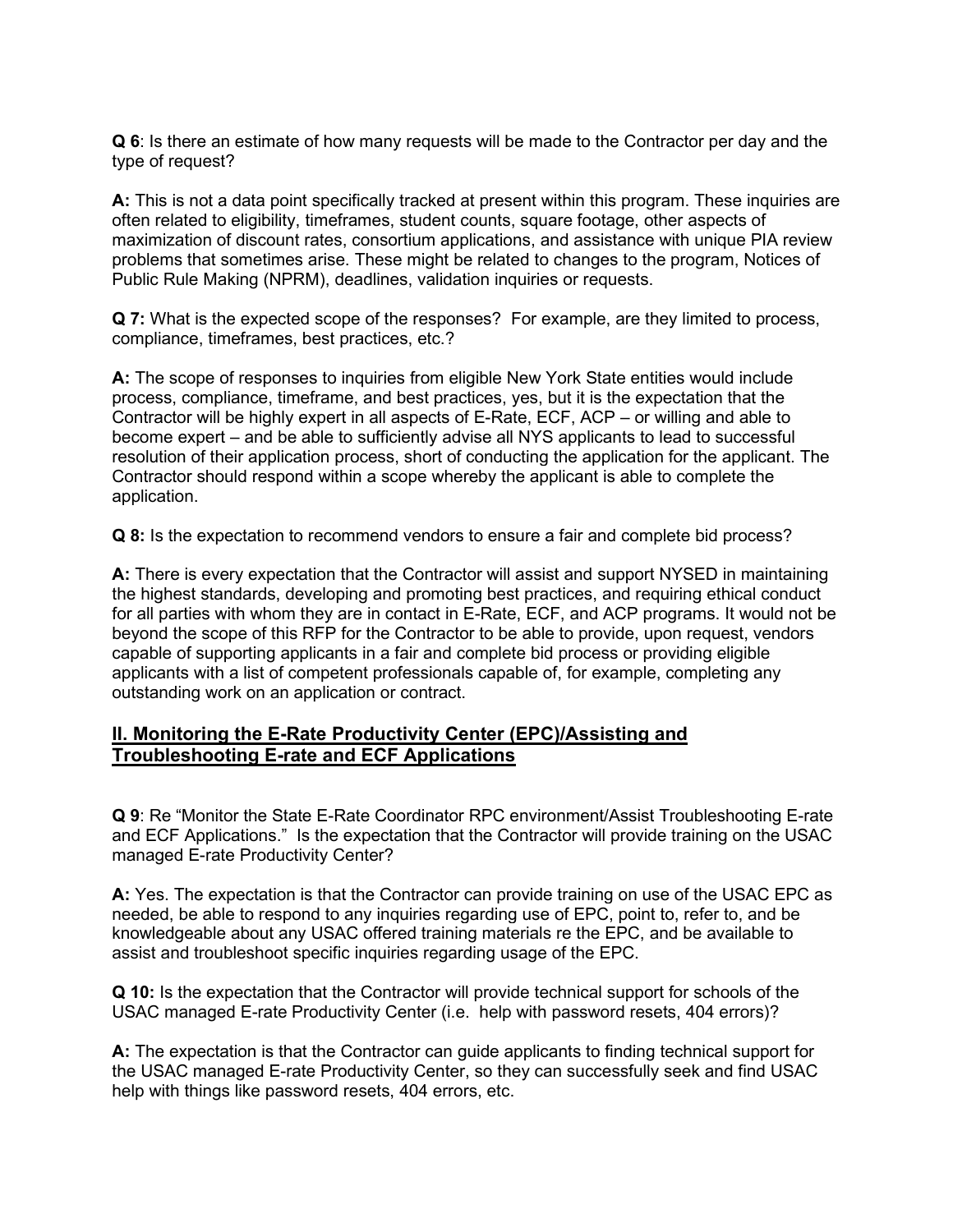**Q 11:** Re "The contractor will serve as the NYS State-wide point of contact for schools, libraries, consortia, and all other eligible entities for all E-Rate and ECF reviews, audits, and appeals, answer all Program Integrity Assurance (PIA) questions, prepare, and respond to Selective Review Audits, and prepare and file SLD and FCC appeals." Is the expectation that the Contractor will provide advisement and assistance for reviews and audits vs. respond directly to the USAC acting as an agent of the school? Will the school or the contractor be the point of contact for these responses?

**A:** The expectation is that the Contractor will provide advisement and assistance to applicants or their consultants for reviews and audits. The expectation is that the school or eligible NYS agency is the initial point of contact, but it would be entirely normal, and not out of the ordinary for the NYS Consultant (the Contractor) to be copied or included on any non-confidential NYS agency audit information, as appropriate. It is not beyond the scope of this RFP that the Contractor responds directly to USAC if requested to do so by an eligible agency.

**Q 12:** Can you provide how many Selective Review Audits were performed for NYS schools, libraries, consortia, and all other eligible entities for the past 3 years?

**A:** We see evidence of 3 Selective Review Audits performed for NYS eligible entities over the past three years, or an average of 1 per year.

**Q 13:** Would the Contractor be responsible for preparing and filing SLD and FCC appeals as an agent of the school, or would the Contractor advise the schools and they would prepare, and file own the submission?

**A:** While more typical might be for eligible entities filing their own SLD and FCC appeals in consultation or monitoring by the Contractor, it would not be beyond the scope of this RFP for the Contractor to file on behalf of the eligible NYS entity if requested to do so.

**Q 14:** Can you provide how many SLD, and FCC appeals we prepared and filed by NYS schools, libraries, consortia, and all other eligible entities for the past 3 years?

**A:** We do not have nor track this information, no. We believe it would be publicly available by searching the Federal Communications Commission database. We do not believe it was very many; we were made aware of a couple of cases.

**Q 15**: "The Contractor will distribute a weekly E-rate program newsletter with updates on funding status, progress, and program changes of interest, including ECF, ACP, and other federal funding initiatives to NYS subscribers via email." Will NYS Education Department manage and provide updated e-mail addresses, or will the contractor be responsible for obtaining, managing, and cleaning this email list?

**A:** NYSED gladly collaborates in disseminating information to parties potentially interested in the E-Rate, ECF, and ACP programs, as deemed appropriate. The expectation is that the Contractor, manages and maintains any mailing lists, as well as use resources outside of NYSED to obtain and attract contacts who may benefit from guidance and support services.

**Q 16**: "The Contractor will respond to every direct request by USAC PIA reviewers for entity validation and other assistance requested with NY applications (eligibility of applicant, calculation of discount rate based on its F&RL enrollment rate or Community eligibility, a proper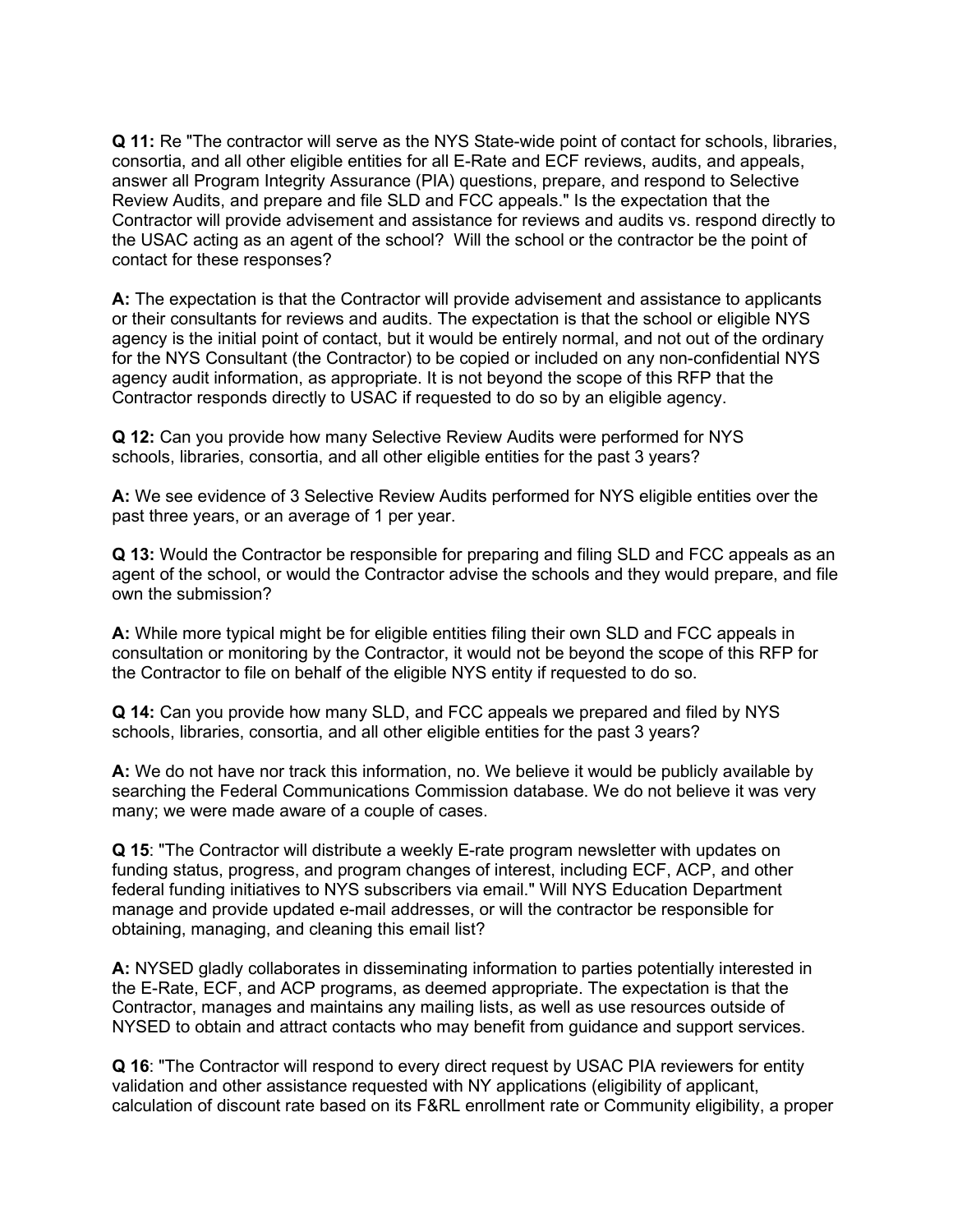process of bidding for contracted services and products, appropriate cost allocation of requested services" Can you provide how many entity validation direct requests were made by USAC PIA reviewers for NYSED entities for each of the past 3 years?

**A:** Entity validation direct requests are not necessarily infrequent, averaging around 1 per month, 30 for the previous three years. All were successfully resolved.

**Q 17:** Can you provide the same for the number of eligibility requests, calculation of discount rate requests, enrollment rate requests, etc.?

**A:** In our experience, calculations of discount rate, enrollment rate request, are often part of entity validation requests, or conflated and combined with them, not distinct from them. These often require some back and forth in sorting out specifics, obtaining additional information, and making final determinations, so there is multiple messaging. These average about the same, approximately 1 unique inquiry per month, or 30 over the last three years. All were believed to have been successfully resolved.

**Q 18**: "Contractor will proactively intervene and aid USAC PIA reviewers to successfully resolve issues involving all New York Applications." Is the expectation that the Contractor will work with the NYSED entities to resolve these issues or is the expectation that the Contractor will take ownership of these issues and be the direct respondent to USAC as an agent of the NYSED entity?

**A:** The expectation is that the Contractor will work with eligible NYS entities to resolve these issues, taking ownership and directly responding to USAC only when asked to do so, where and when appropriate.

**Q 19:** What is the approximate number of issues expected that the Contractor will need to proactively intervene and aid USAC PIA reviewer per year?

**A:** While there is an abundance of pro forma USAC PIA reviews concerning deadlines, more details required, missing forms, etc., intervention of substance by the Contractor is an infrequent occurrence to date, in our experience, averaging only a handful per application season.

### **III. Contractor Responsibilities and Website**

**Q 20:** Re Contractor Responsibilities. "It is suggested that the work contemplated by this RFP can be achieved by 1FTE." Can you please clarify this statement? Is the expectation that the Program Director will be 1FTE dedicated to managing the contractor staff? or that the entire scope of the RFP should equate to 1FTE level of work.

**A:** The expectation is that the Program Director required to successfully manage the contract resulting from this RFP would be approximately 1 FTE, with the assumption that staffing may be required to complete all details of all deliverables. There is no expectation that the entire scope of this RFP equates to a 1 FTE level of work.

**Q 21**: "The contractor will submit a detailed annual work plan as detailed in A.b.iii.3 above. The Contractor will assume, and not transfer, fiduciary responsibility for all funds awarded pursuant to the program." Does this mean that Contractor is responsible for ensuring all E-Rate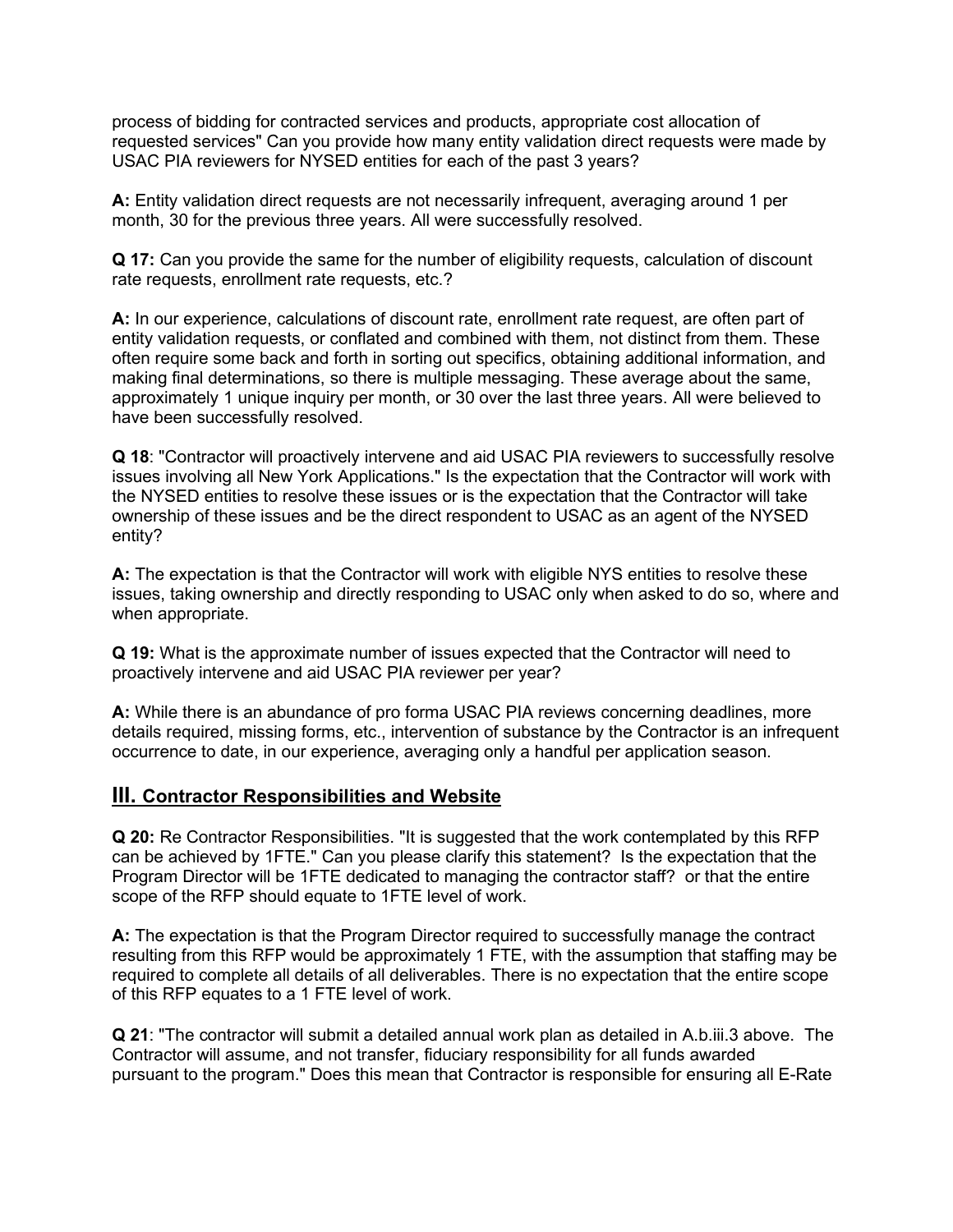funds are spent on the exact models/services in the bids? or is it ensuring/being responsible for tracking and accounting for program expenditures on a NYSED entity by entity basis?

**A:** The funds "awarded pursuant to this program" refer to the allocation of the contract funds payable to the successful bidder for this contract, only. They do not refer to funding provided through USAC to eligible NYS entities. The Contractor has full fiduciary responsibility for the funds given to the Contractor by NYSED, and these shall not be transferred above and beyond the allowable 30% subcontracting limit. Fiduciary responsibility for funds awarded to NYS eligible entities through USAC are beyond the scope of this RFP.

**Q 22:** Will the Contractor be responsible for auditing NYS entities to ensure they are using the funds as stated (i.e., interviewing individual NYSED entities, travelling to the individual NYSED entity districts and doing server room audits to ensure the equipment listed is the actual equipment used?)

**A:** The Contractor has no responsibility for auditing NYS entities. However, there is the expectation that the Contractor will provide guidance and advise around USAC audits, auditing processes, successfully navigating or avoiding audit, and offering guidance and support upon request to potential NYS agencies being audited.

**Q 23:** Is the website located at https://ny.e-ratecentral.com/? If not, please provide the URL where the website is currently hosted. (RFP pages 8-9; item III: Create and maintain a website to communicate regularly with the E-Rate, ECF, and ACP Community).

**A:** Yes, that is the correct location of the current website for the program.

**Q 24:** Does the website require the use of log-in functionality requiring end users to provide a user name and password? Are there web pages that are hosted that are beyond informational that require the use of log-in through user name and password? If yes, what type of pages? (RFP pages 8-9; item III: Create and maintain a website to communicate regularly with the E-Rate, ECF, and ACP Community).

**A:** The website does not require the use of log-in functionality, username, or password, nor are there pages hosted beyond those available for purposes of this program.

## **IV. Coordinating State Master Contracts with NYS OGS**

**Q 25:** Re "IX. Coordinate state master contracts with NYS OGS." "the Contractor will work with the NYS Office of General Services (OGS) to make sure that OGS contracts are considered eligible and that NY applications know how to use those contracts for E-rate purposes." Is the Contractor responsible for responding to vendor questions and working with NYS OGS vendors on how to make their products E-rate eligible.

**A:** Yes, the expectation would be that the Contractor respond with expertise to the best of their ability to any questions from vendors concerning E-Rate, ECF, and ACP, as well as responding to potential NYS OGS vendors re how to make products E-Rate, ECF, or ACP eligible, if received.

**Q 26:** Is this limited to training NYSED entities on how to incorporate those vendors/contractors into their bids?